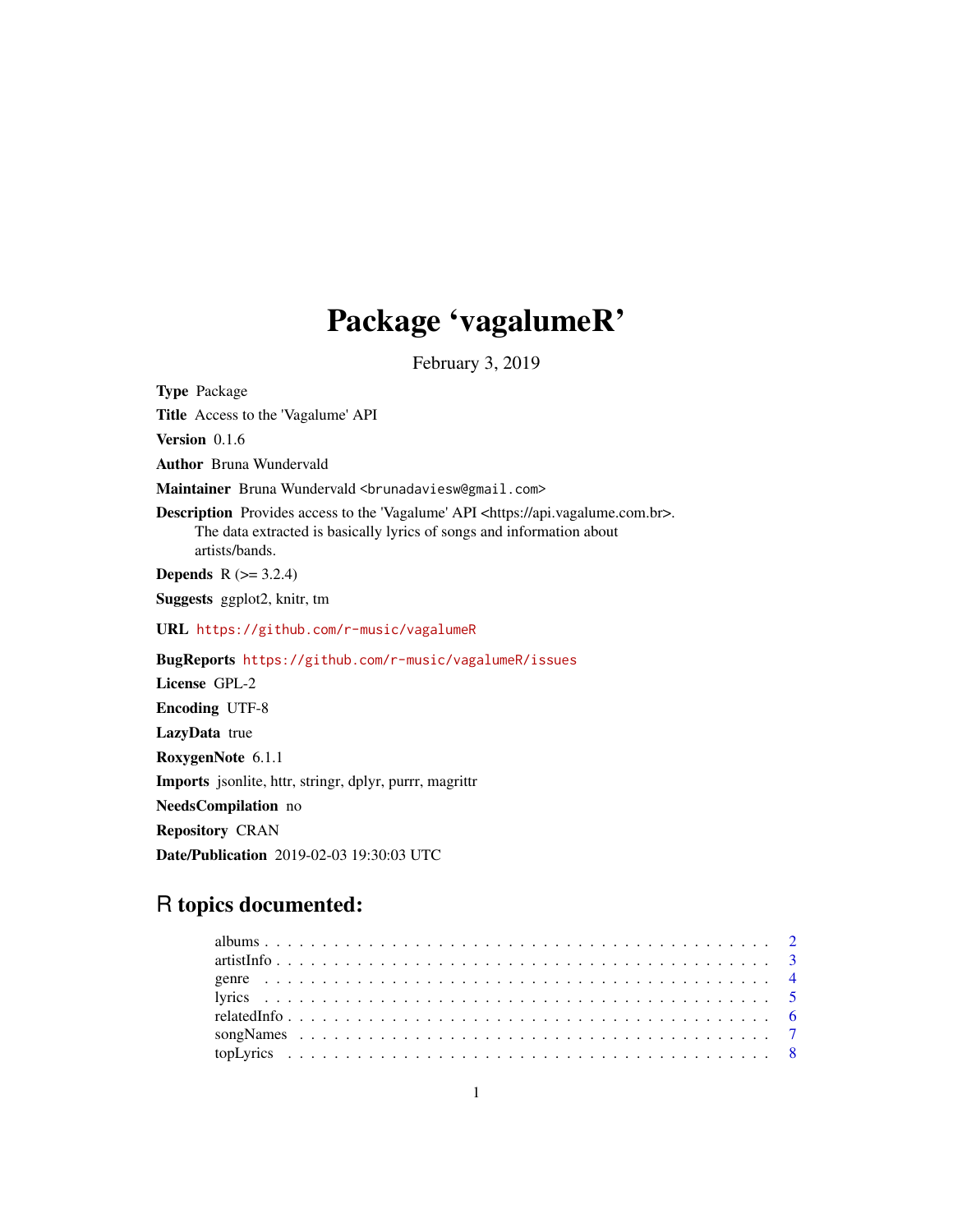<span id="page-1-0"></span>2 albums and the contract of the contract of the contract of the contract of the contract of the contract of the contract of the contract of the contract of the contract of the contract of the contract of the contract of t

#### **Index** [9](#page-8-0)

#### albums *An artist's music albums.*

#### Description

Gives information about the albums of an artist/band.

#### Usage

albums(name, message = TRUE)

#### Arguments

| name    | The name of the artist/band.                                           |
|---------|------------------------------------------------------------------------|
| message | Should the function print something if the required data is not found? |

#### Details

The variables returned by the function are extracted with the Vagalume API.

#### Value

gente returns a data.frame with information about the albums, as the id, name and year of release.

#### Author(s)

Bruna Wundervald, <brunadaviesw@gmail.com>.

#### Examples

```
## Not run:
albums("the-beatles")
albums("chico-buarque")
## End(Not run)
```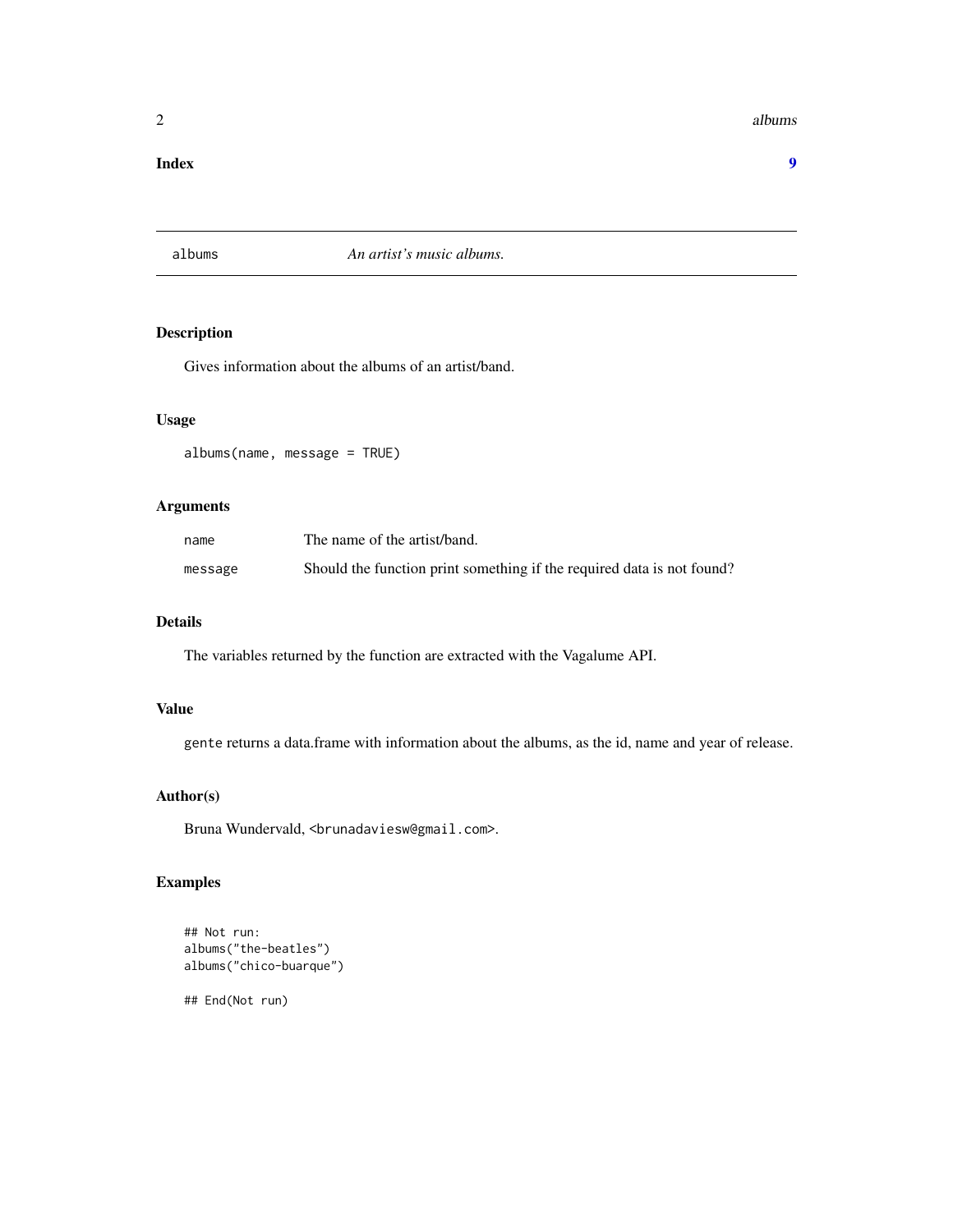<span id="page-2-0"></span>artistInfo *Artist Information*

#### Description

Gives some information about a given artist/band.

#### Usage

```
artistInfo(name, message = TRUE)
```
#### Arguments

| name    | The name of the artist/band.                                           |
|---------|------------------------------------------------------------------------|
| message | Should the function print something if the required data is not found? |

#### Details

The variables returned by the function are extracted with the Vagalume API.

#### Value

artistInfo returns a data.frame with the information.

#### Author(s)

Bruna Wundervald, <br/>brunadaviesw@gmail.com>.

#### Examples

```
## Not run:
artistInfo("the-beatles")
artistInfo("chico-buarque")
```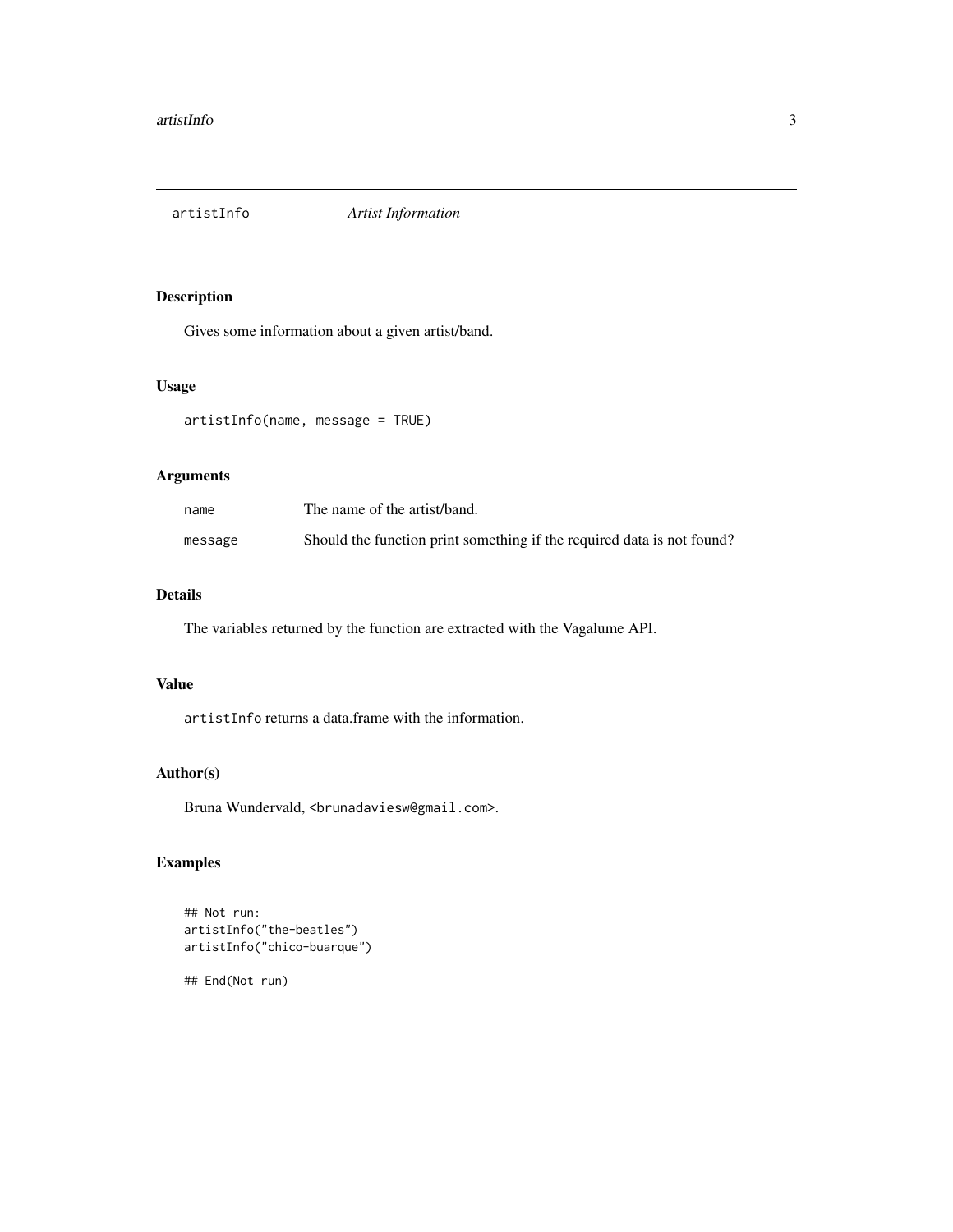<span id="page-3-0"></span>

Gives information about the genre (ou multiple genres) of an artist/band.

#### Usage

```
genre(name, message = TRUE)
```
#### Arguments

| name    | The name of the artist/band.                                           |
|---------|------------------------------------------------------------------------|
| message | Should the function print something if the required data is not found? |

#### Details

The variables returned by the function are extracted with the Vagalume API.

#### Value

genre returns a data.frame with information about the genre(s).

#### Author(s)

Bruna Wundervald, <br/>brunadaviesw@gmail.com>.

#### Examples

```
## Not run:
genre("the-beatles")
genre("chico-buarque")
```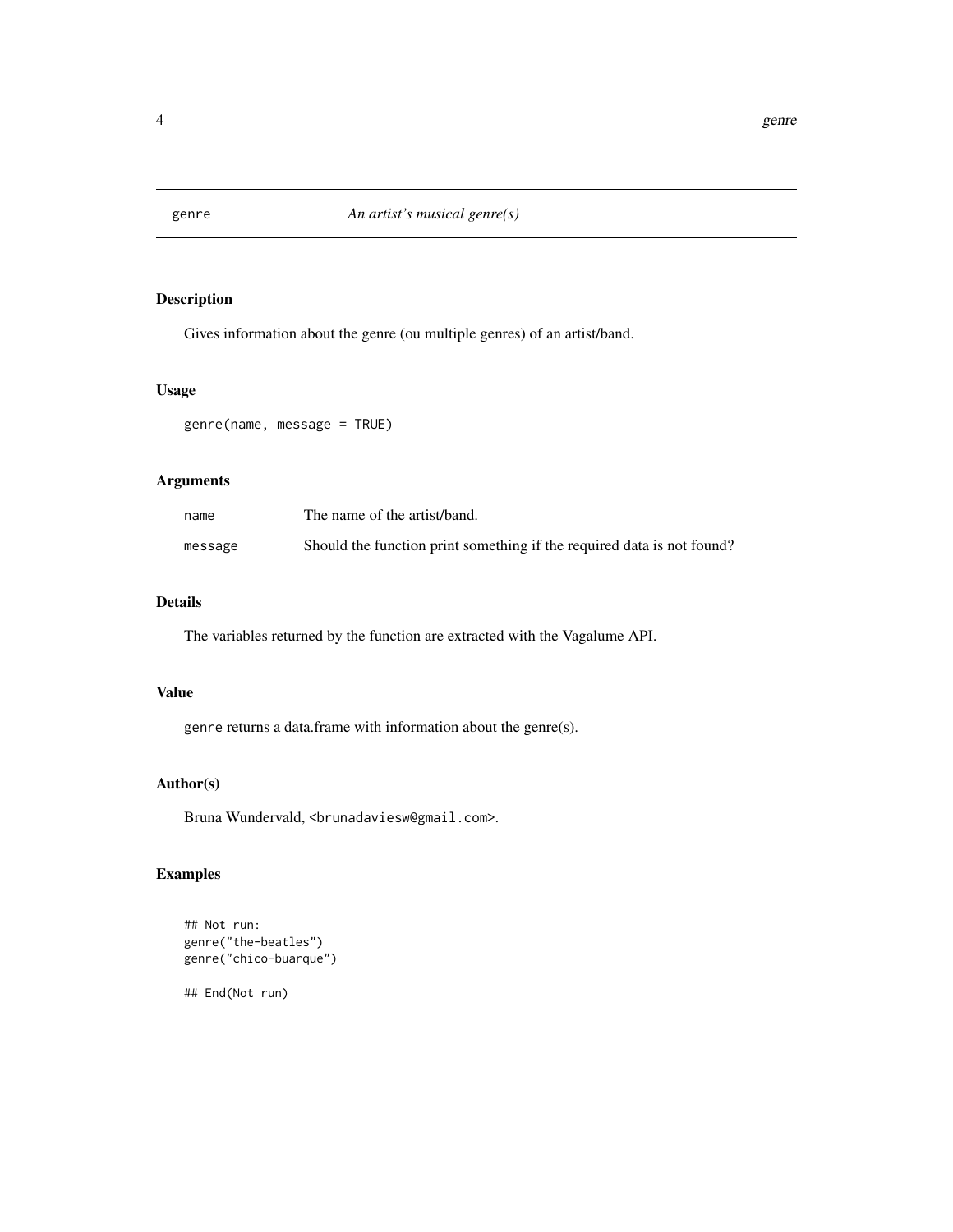<span id="page-4-0"></span>

Gives the lyrics text of a song and the translation text, when the language of the song its not Portuguese.

#### Usage

lyrics(identifier, type, artist, key, message = TRUE)

#### Arguments

| identifier | The identifier of the song.                                            |
|------------|------------------------------------------------------------------------|
| type       | The type of identifier os the song ("name" or "id").                   |
| artist     | The name of the artist/band.                                           |
| key        | The apikey.                                                            |
| message    | Should the function print something if the required data is not found? |

#### Details

The variables returned by the function are extracted with the Vagalume API.

#### Value

lyrics returns a data.frame with information about the artist, the song and the texts.

#### Author(s)

Bruna Wundervald, <br/>brunadaviesw@gmail.com>.

#### Examples

```
## Not run:
identifier <- "A-Day-In-The-Life"
key <- "your token"
artist <- "the-beatles"
type <- "name"
lyrics(identifier, type, artist, key)
key <- "your token"
identifier <- "3ade68b4gdc96eda3"
type <- "id"
lyrics(identifier = identifier, type = type, key = key)
## End(Not run)
```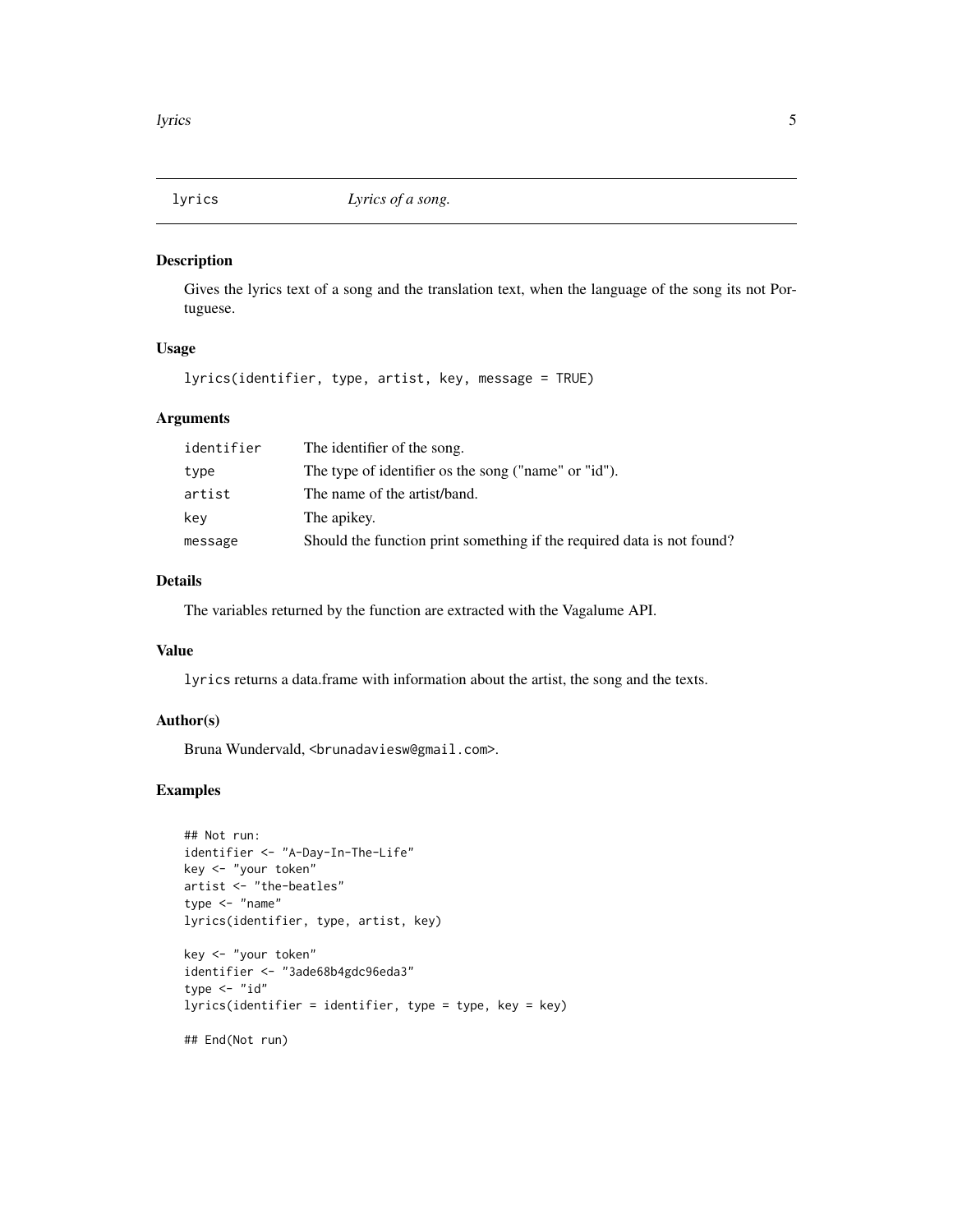<span id="page-5-0"></span>

Gives information about what artists/bands are related to a specific artist/band.

#### Usage

```
relatedInfo(name, message = TRUE)
```
#### Arguments

| name    | The name of the artist/band.                                           |
|---------|------------------------------------------------------------------------|
| message | Should the function print something if the required data is not found? |

#### Details

The variables returned by the function are extracted with the Vagalume API.

#### Value

relatedInfo returns a data.frame with information about the related artists.

#### Author(s)

Bruna Wundervald, <br/>brunadaviesw@gmail.com>.

#### Examples

```
## Not run:
relatedInfo("the-beatles")
relatedInfo("chico-buarque")
```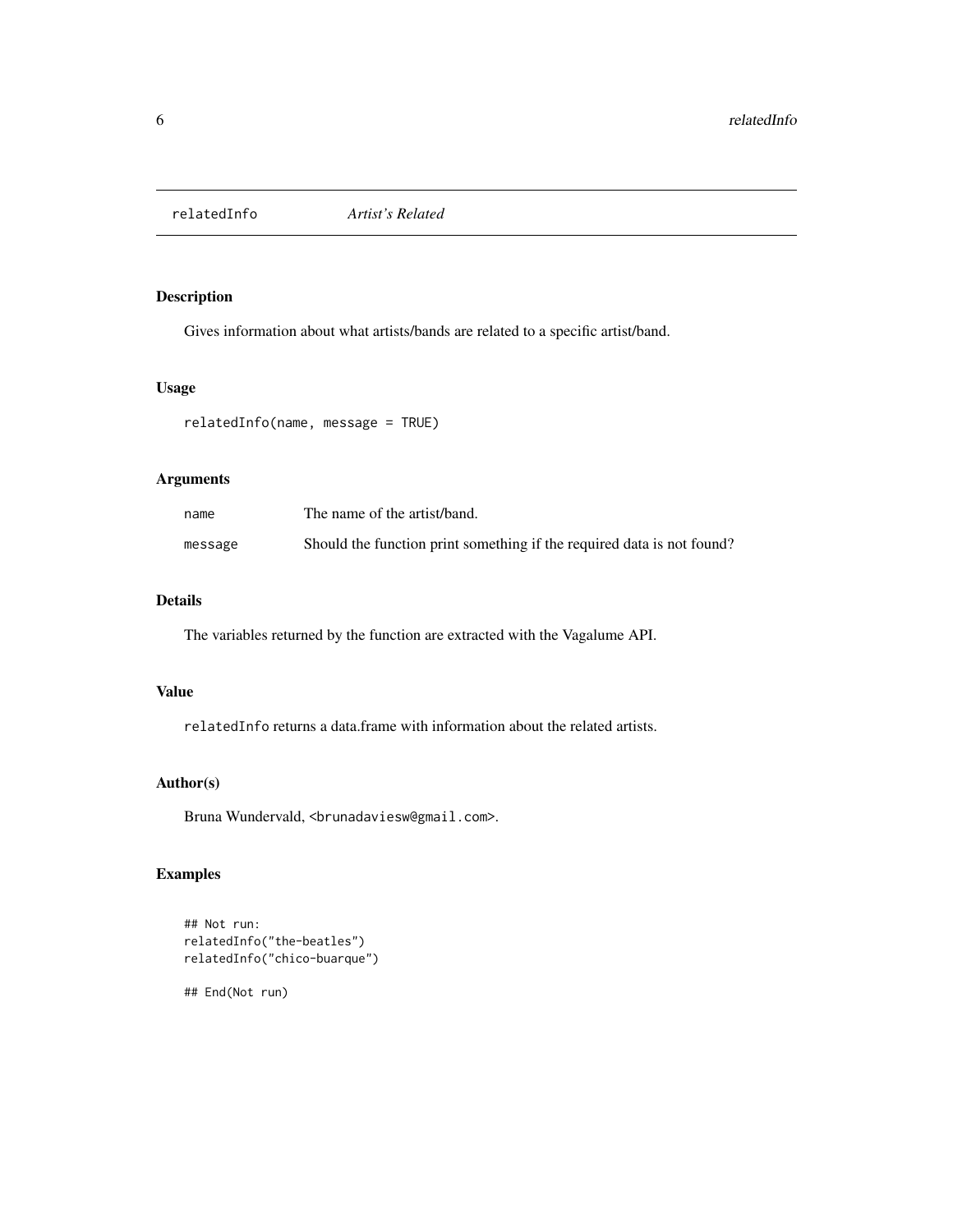<span id="page-6-0"></span>

Gives information about the song names of an specific artist/band.

#### Usage

```
songNames(name, message = TRUE)
```
#### Arguments

| name    | The name of the artist/band.                                           |
|---------|------------------------------------------------------------------------|
| message | Should the function print something if the required data is not found? |

#### Details

The variables returned by the function are extracted with the Vagalume API.

#### Value

relatedInfo returns a data.frame with information about song names.

#### Author(s)

Bruna Wundervald, <br/>brunadaviesw@gmail.com>.

#### Examples

```
## Not run:
songNames("the-beatles")
songNames("chico-buarque")
```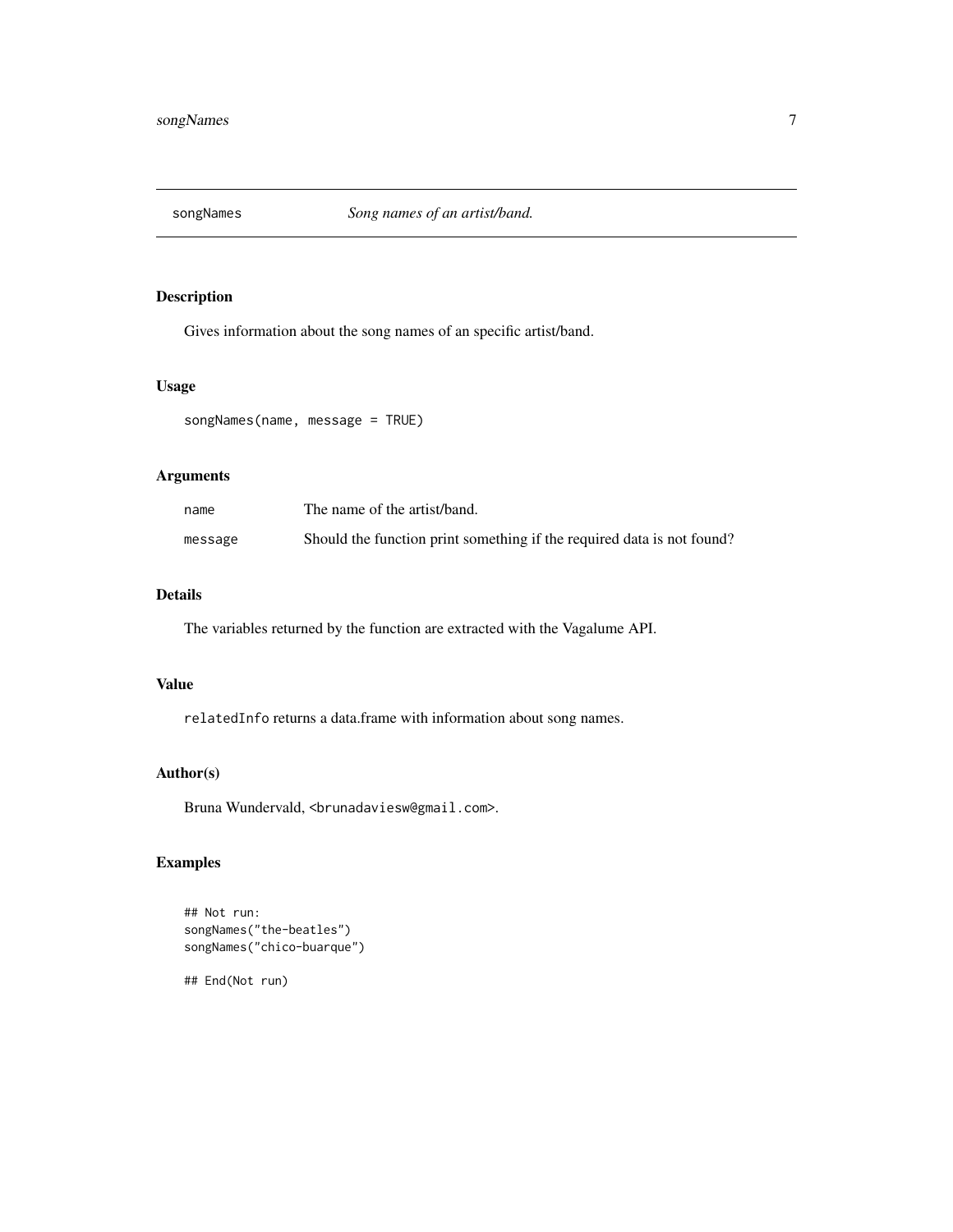<span id="page-7-0"></span>

Gives information about the top lyrics (most viewed) about an specific artist/band.

#### Usage

topLyrics(name, message = TRUE)

#### Arguments

| name    | The name of the artist/band.                                           |
|---------|------------------------------------------------------------------------|
| message | Should the function print something if the required data is not found? |

#### Details

The variables returned by the function are extracted with the Vagalume API.

#### Value

topLyrics returns a data.frame with information about the top lyrics.

#### Author(s)

Bruna Wundervald, <br/>brunadaviesw@gmail.com>.

#### Examples

```
## Not run:
topLyrics("the-beatles")
topLyrics("chico-buarque")
```